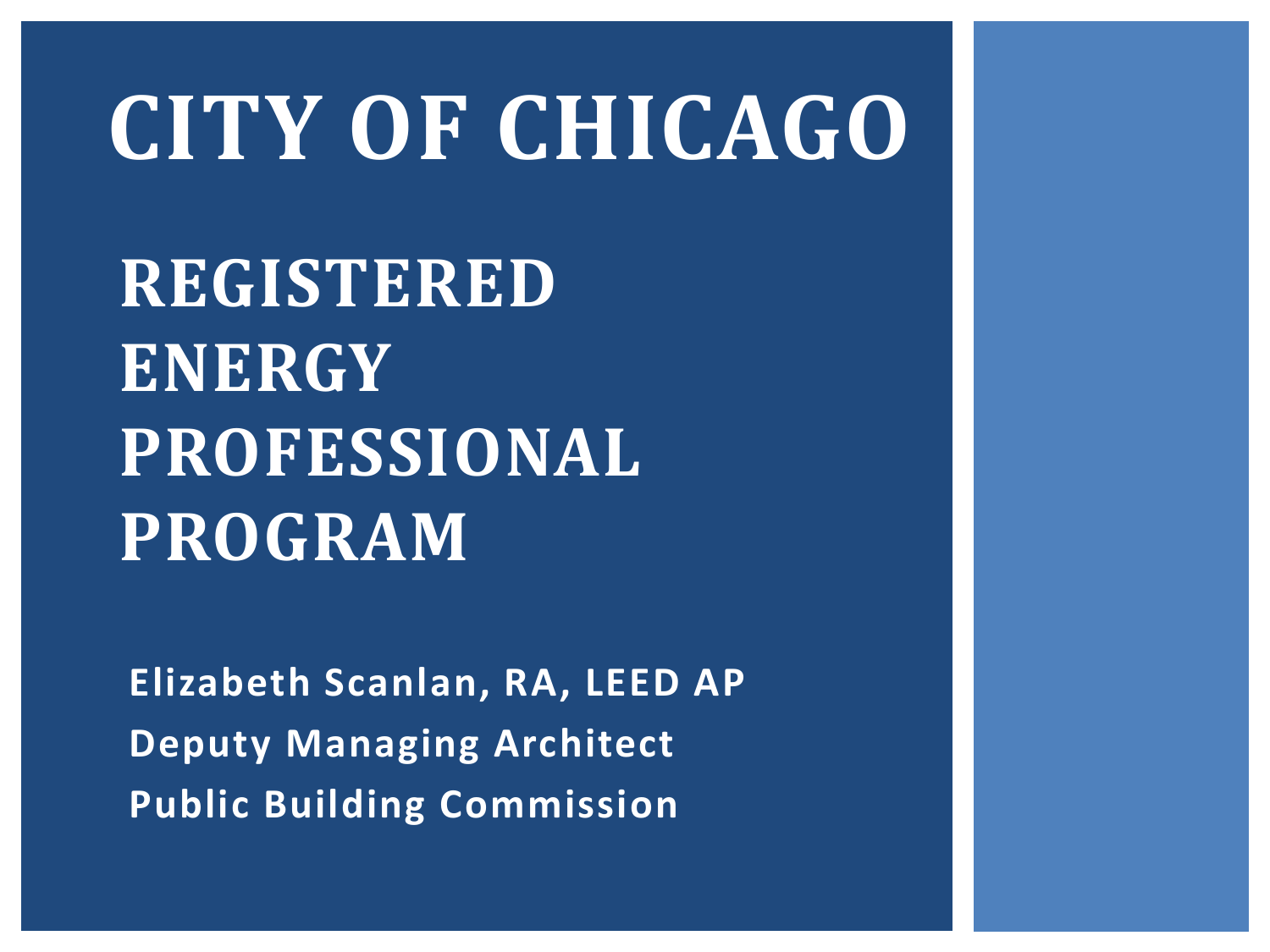#### ENERGY CODE - HISTORY

- **2001 - First adoption**
- **2003 – Revised roof reflectance**
- **2008 – Adoption of 2006 IECC with amendments**
- **2016 – Local Adoption of 2015 IECC with amendments**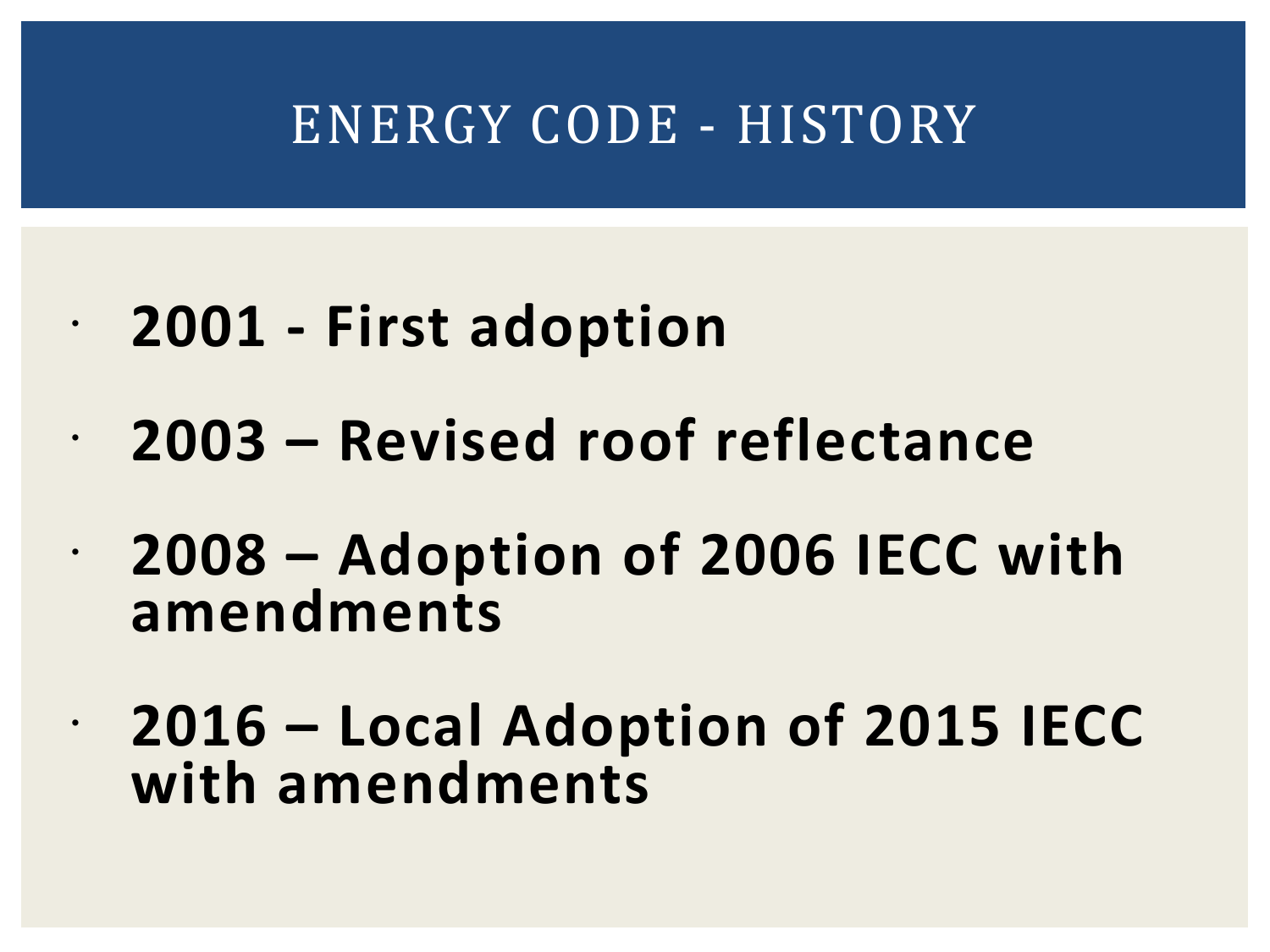#### ENERGY CODE - HISTORY

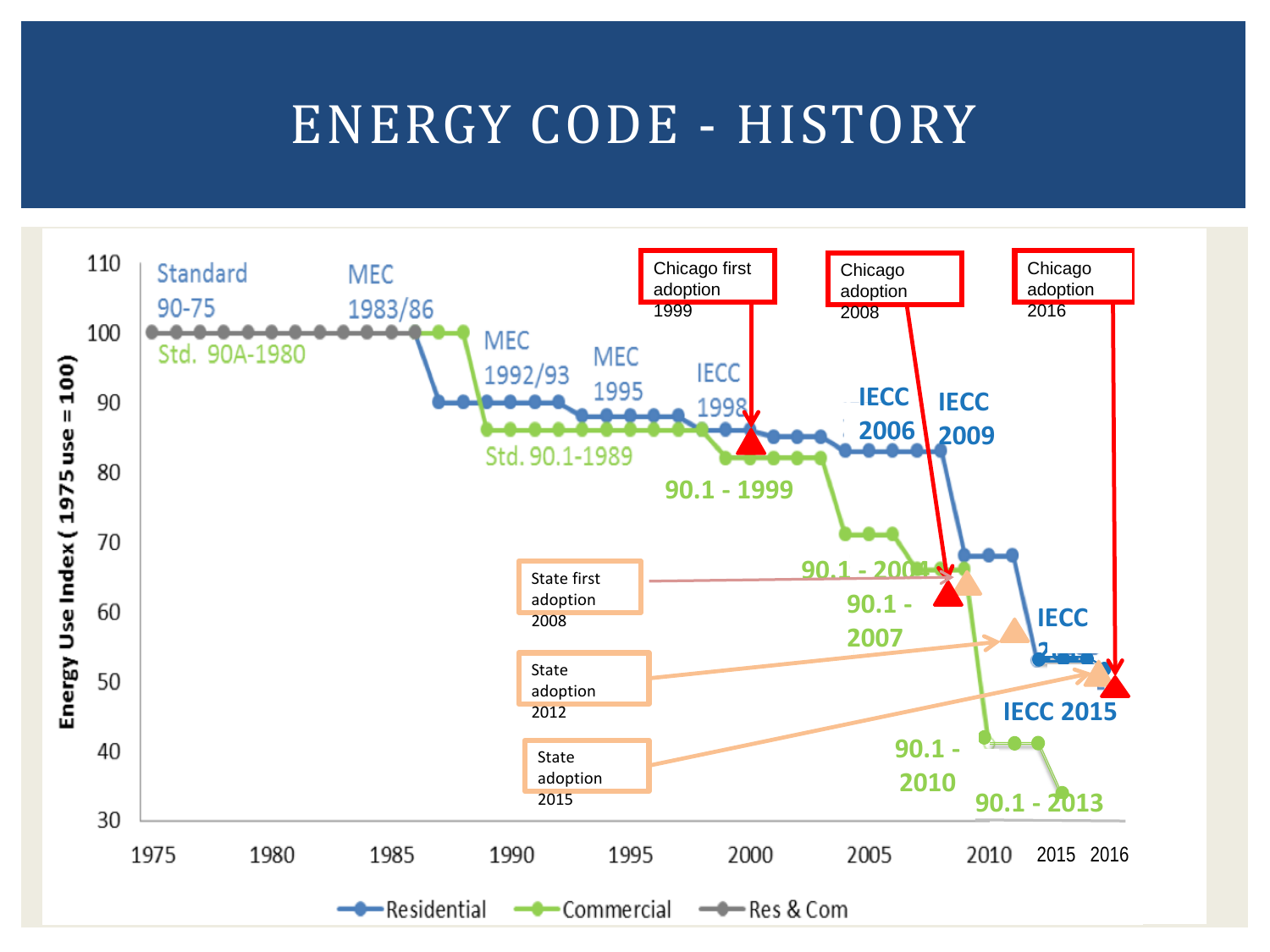### **ROLE**

**REVIEW** permit drawings **PRIOR** to permit submittal **CERTIFY** compliance with Energy Conservation Code requirements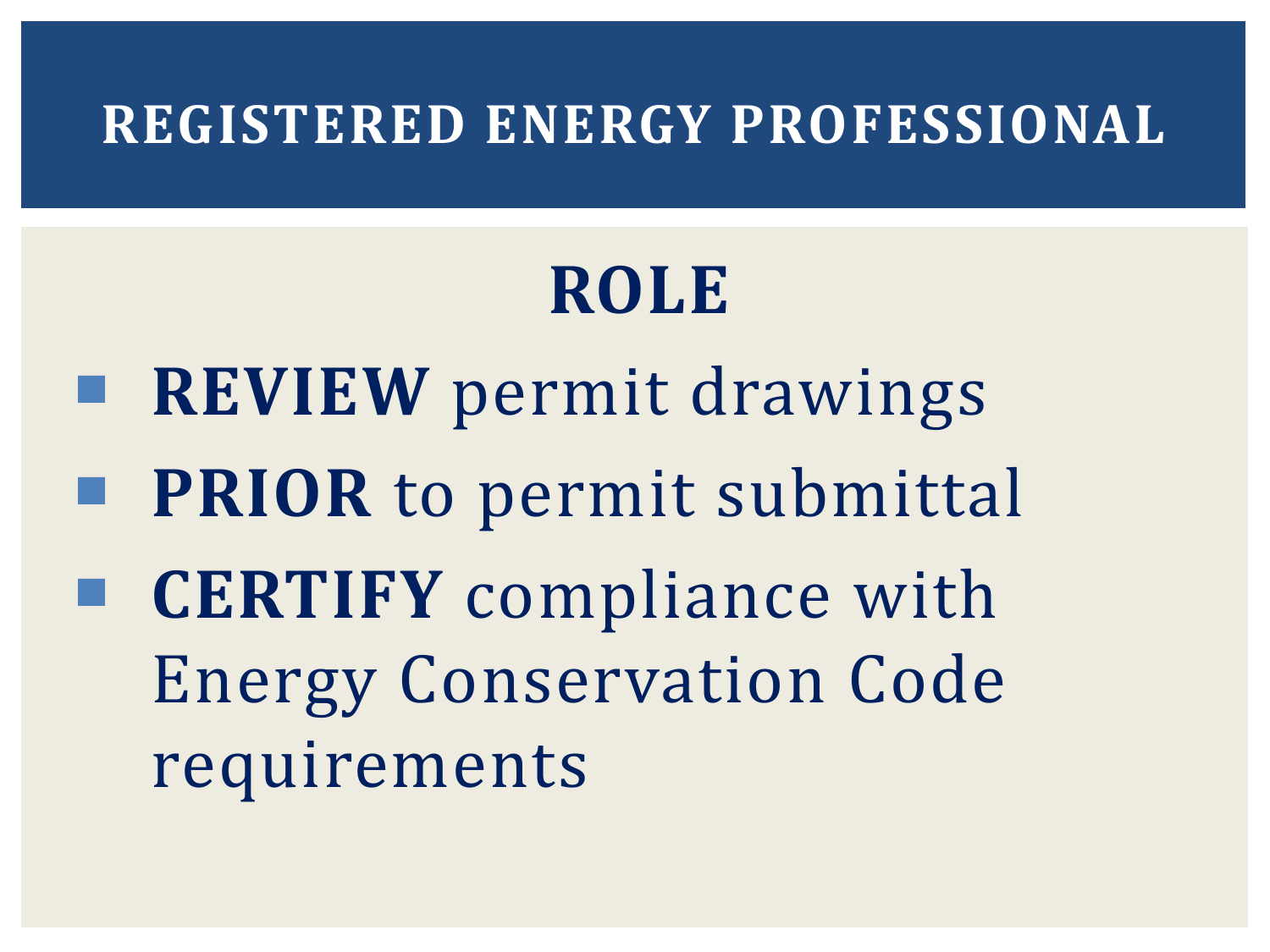## **Eligibility**

## **LICENSED**

**Architect or Engineer** 

### **TRAINING**

**In Energy Conservation Code**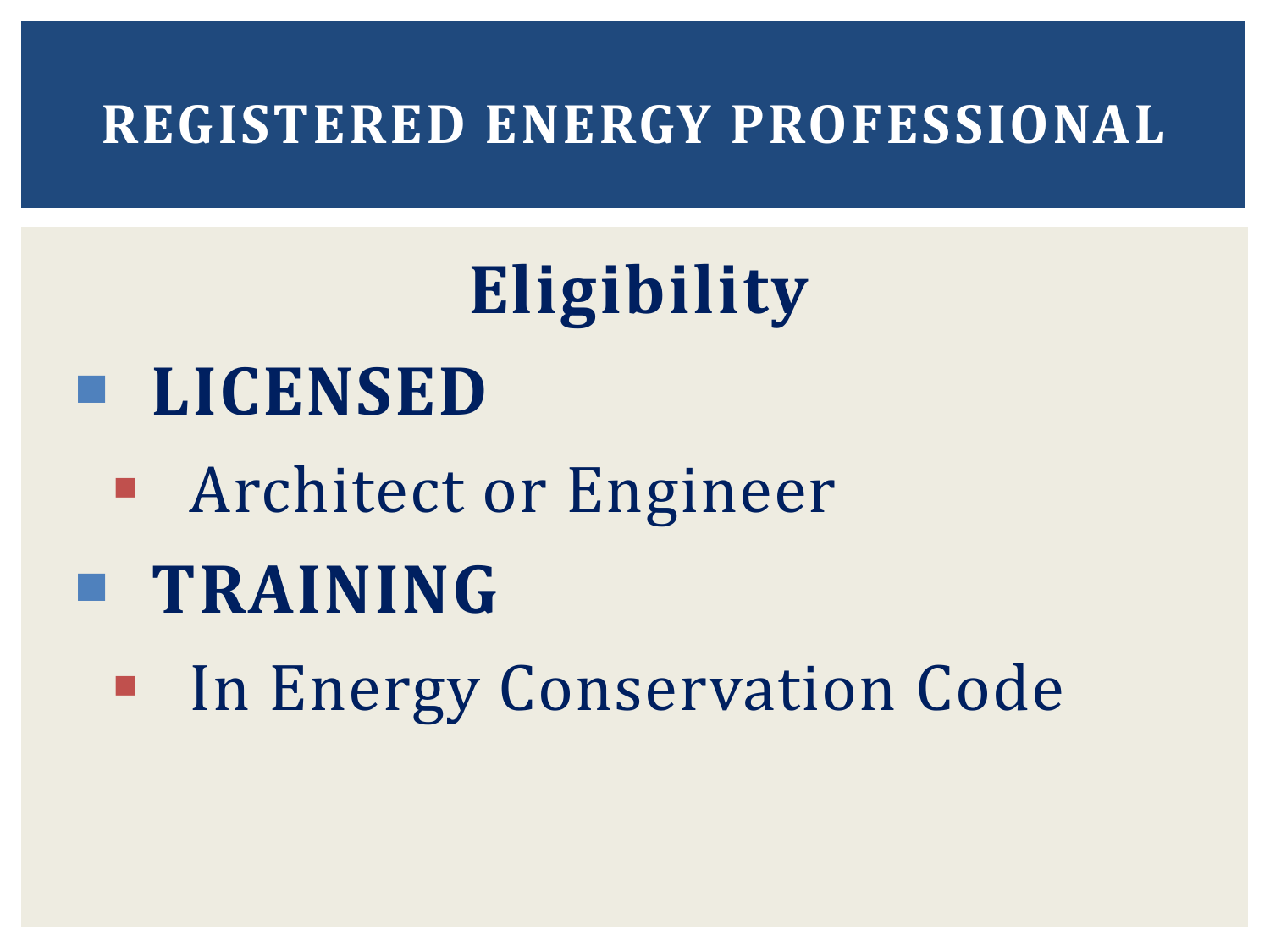#### **Process**

### **Plans signed/stamped by REP confirming compliance**

I certify that I am a Registered Energy Professional (REP). I also certify that to the best of my professional knowledge and belief that the plans for (Insert Address) fully comply with the requirements of Chapter 18-13 Energy Conservation of the Municipal Code of Chicago as effective April 22, 2009 as well as the State of Illinois Energy Conservation code as required by State legislation.

Signed: (Arch. S.E. or P.E.) Date: Illinois License Number:

AFFIX SEAL HERE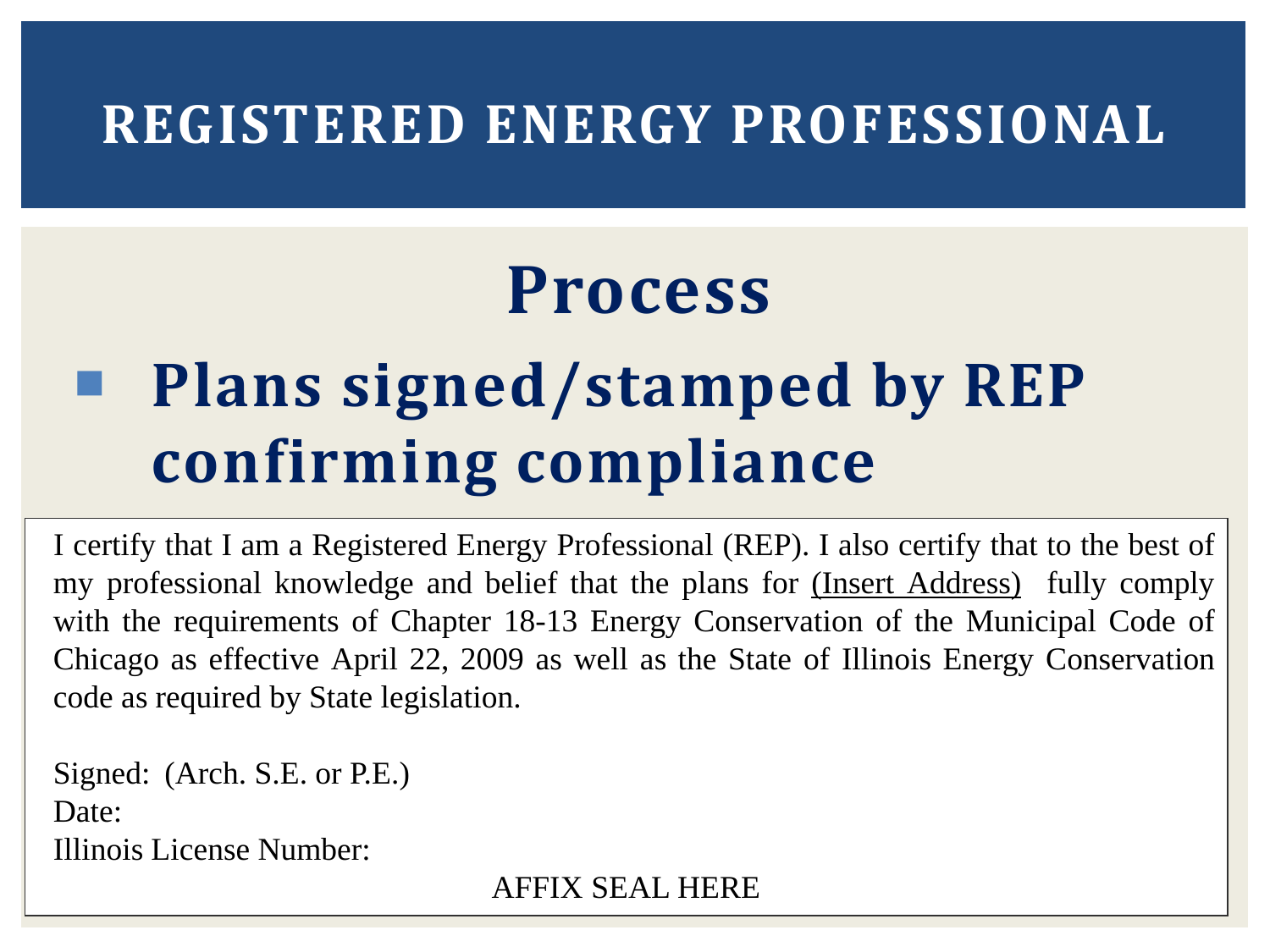### **CURRENT PROGRAM**

 **Do not need to be 3rd party List maintained by DOB Attend a training class once**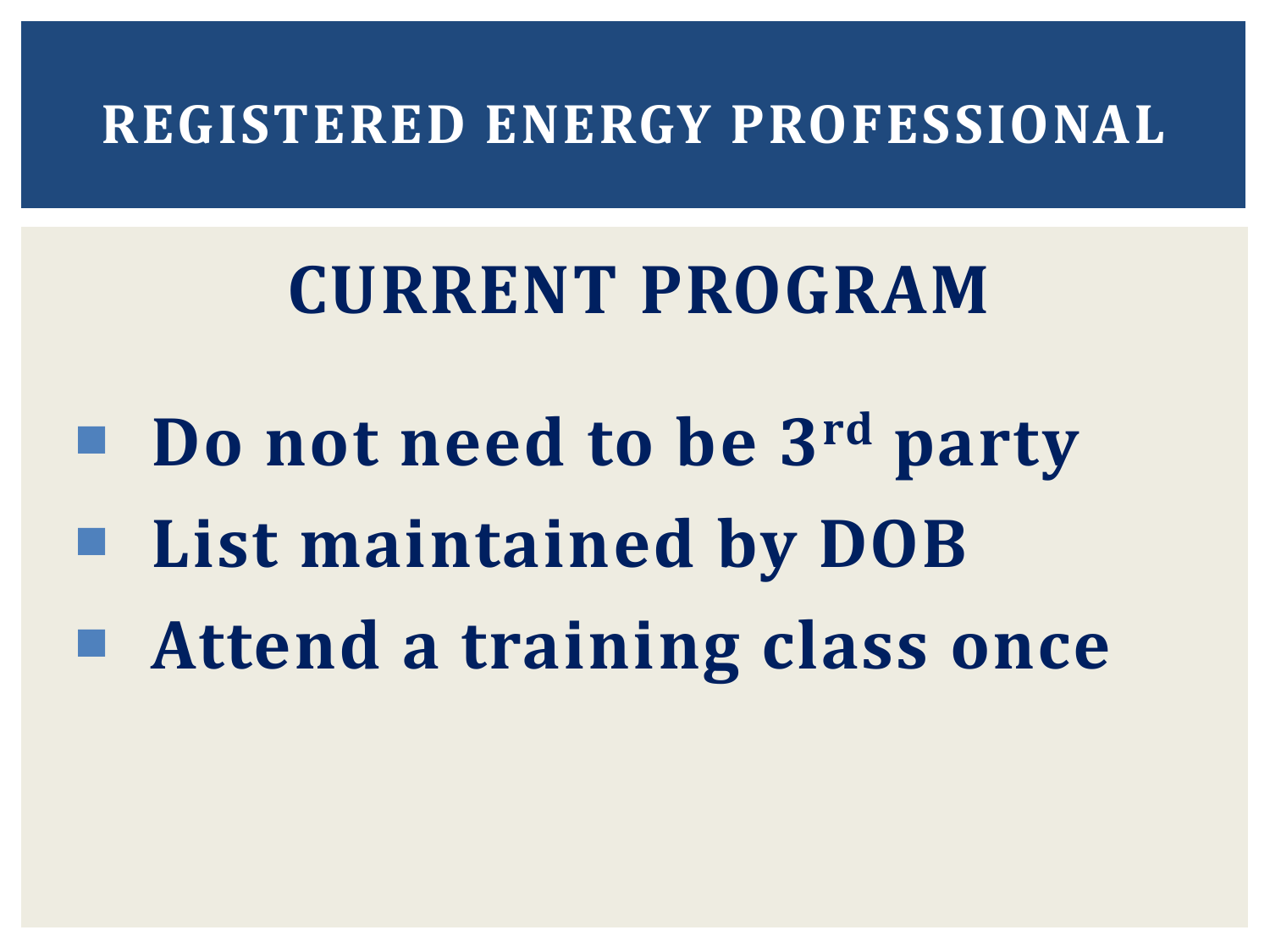## **PROS / CONS**

- **PROS**
	- **Minimal resources**
	- **Well established**
- **CONS**
	- **No continuing education**
	- **Accountability/Quality control**
	- **Lack of Rules and Regulations**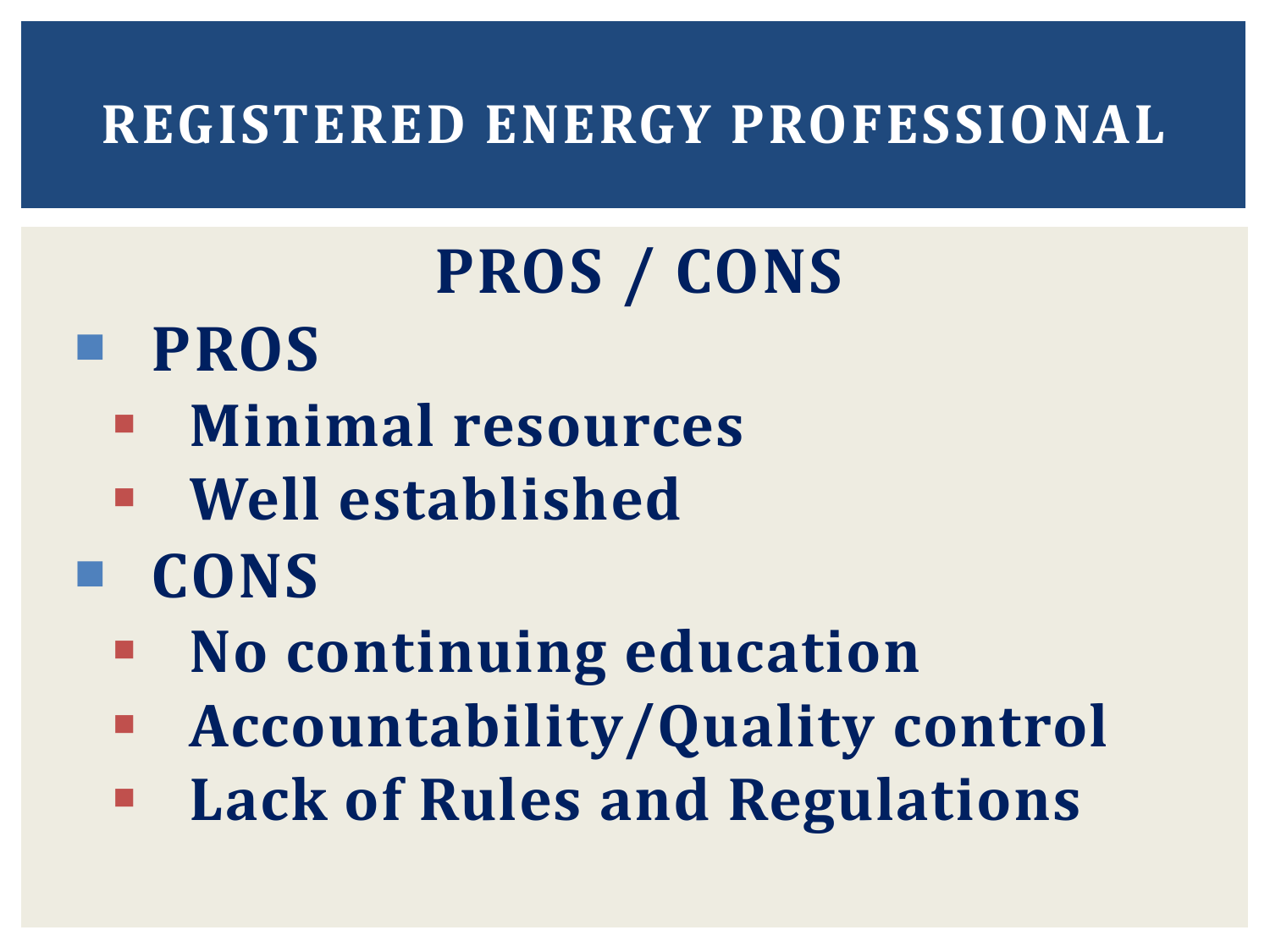### **LESSONS LEARNED**

- **EXPANDING ELIGIBLITY**
	- **License + class**
	- **ICC Certification + class**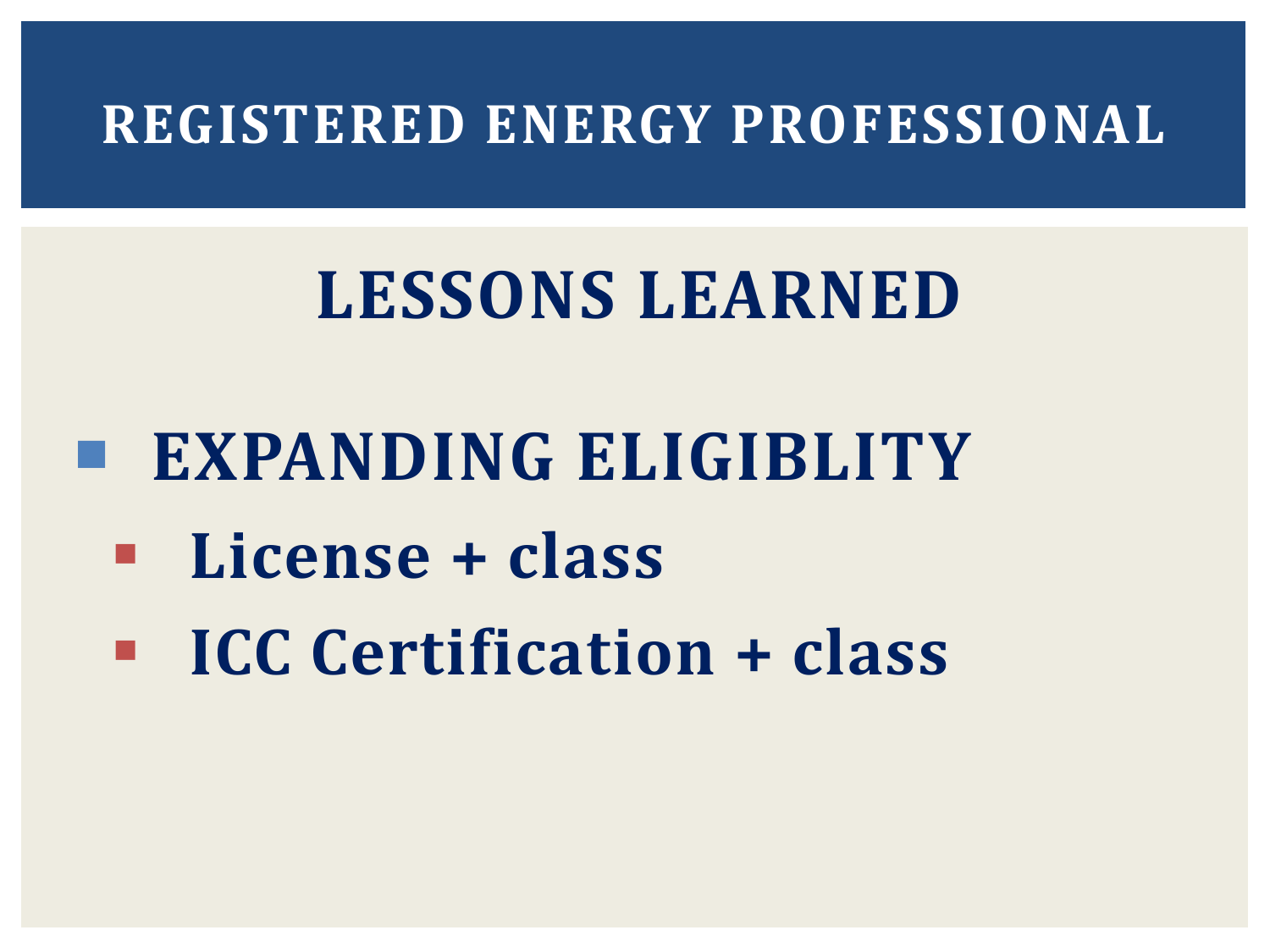### **LESSONS LEARNED**

### **EXCONTINUING EDUCATION**

- **8 hour training every 3 years or when code changes**
- **1 hour training - Chicago-isms**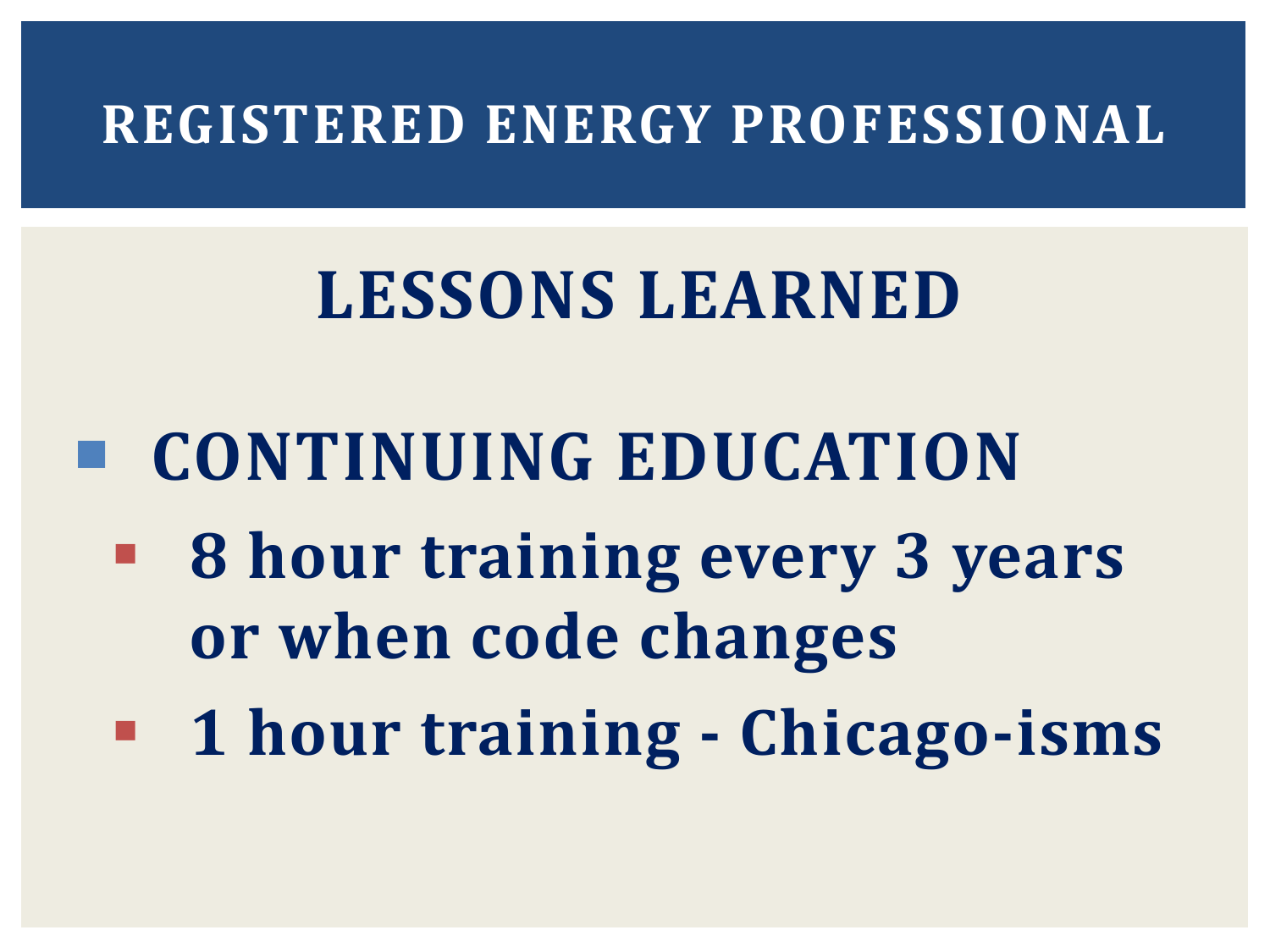### **LESSONS LEARNED**

### **DUE PROCESS**

- **Rules and Regs**
- **Audits**
- **Three strikes**